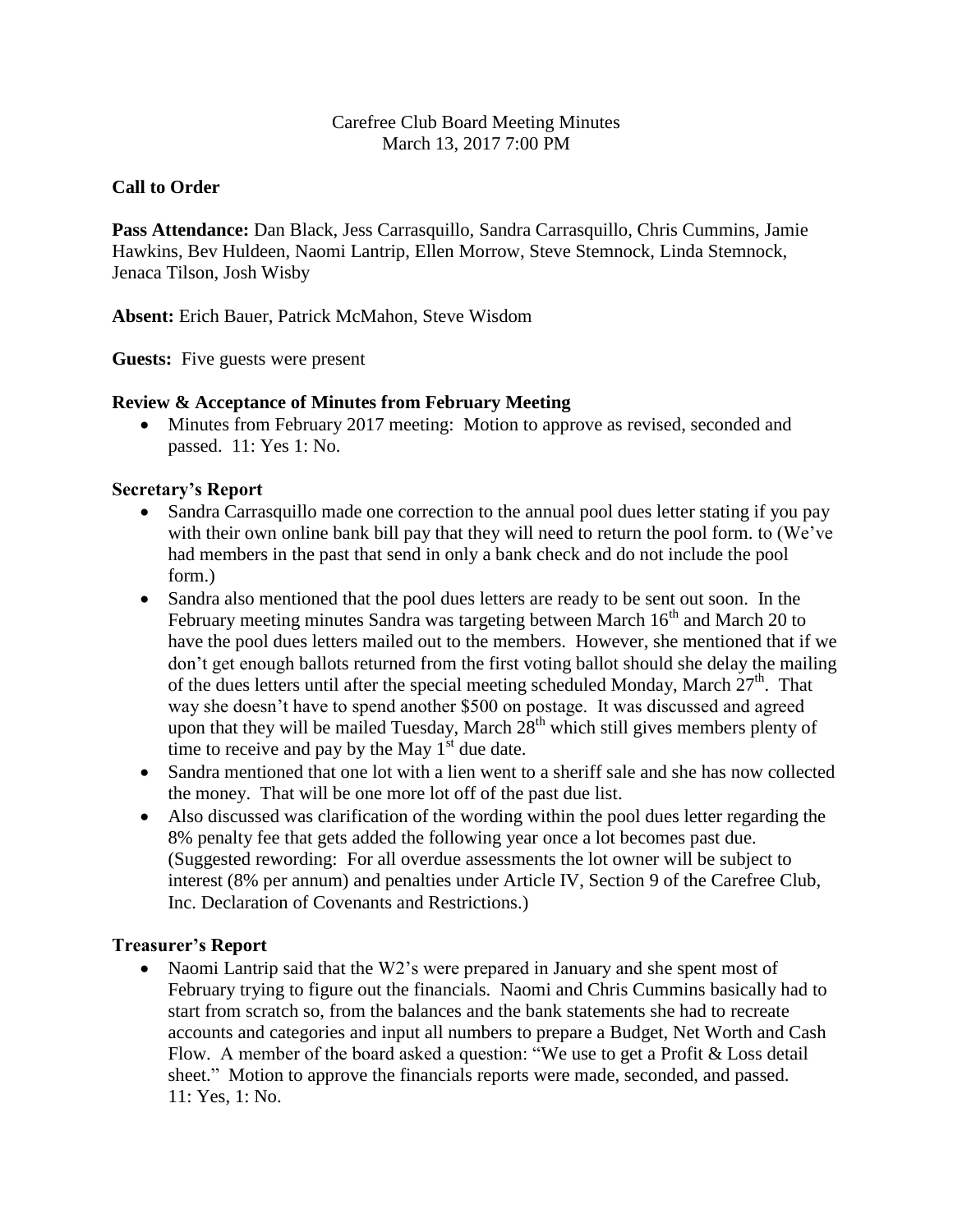#### **Committee Reports**

**Pool**

- Linda Stemnock said that they've removed all the sand from the filters and will be back in the next couple weeks to put the sand in and to fix the gauge's.
- Linda also stated that the new trash cans look really nice. They are to replace the previous trash cans which were in violation of Johnson County Health Department codes.

### **Grounds**

- Jess mentioned the slide at the park playground stops at 2ft off the ground and he is going to bring in mulch to build up the ground at the end of the children's slide for safety purposes to bring the drop off around 12 inches
- The ground has settled around the sign at the County Line entrance and there is now approximately an 8 inch gap between the ground and sign so, Jess wants to get house siding to fill in that gap.
- Now that we had the parking lot redone and in order to maintain it and keep it looking nice we need to look in to having it seal coated. Jess will elaborate on this during his presentation.

## **Newsletter**

 Jenaca Tilson said at the one of our last board meetings one of the guests that was present volunteered to take over doing the newsletter and her name is Ellen Bryk. Jenaca and Ellen will be meeting to prepare the next newsletter. The next newsletter is set to go out April  $1<sup>st</sup>$  and they will do their best to meet this date. Please submit any entries as soon as possible.

### **Activities**

- Bev has reconsidered the spa day and not going to have it.
- Easter egg hunt is scheduled for April 15th.
- Opening day for pool is May  $27<sup>th</sup>$  and she's planning an ice cream social.
- Annual garage sale will be the first Saturday of June, which would be June  $3<sup>rd</sup>$ .

### **Web**

 $\bullet$  N/A

# **Clubhouse**

- In Steve Wisdom's absence, Namoi Lantripshared that the Clubhouse rentals totaled \$1,016.
- There was a \$500 payment made toward the kitchen cabinets/counters.
- Additional miscellaneous expenses were for the plumber, hand soap, Swiffer steam mop and pads.